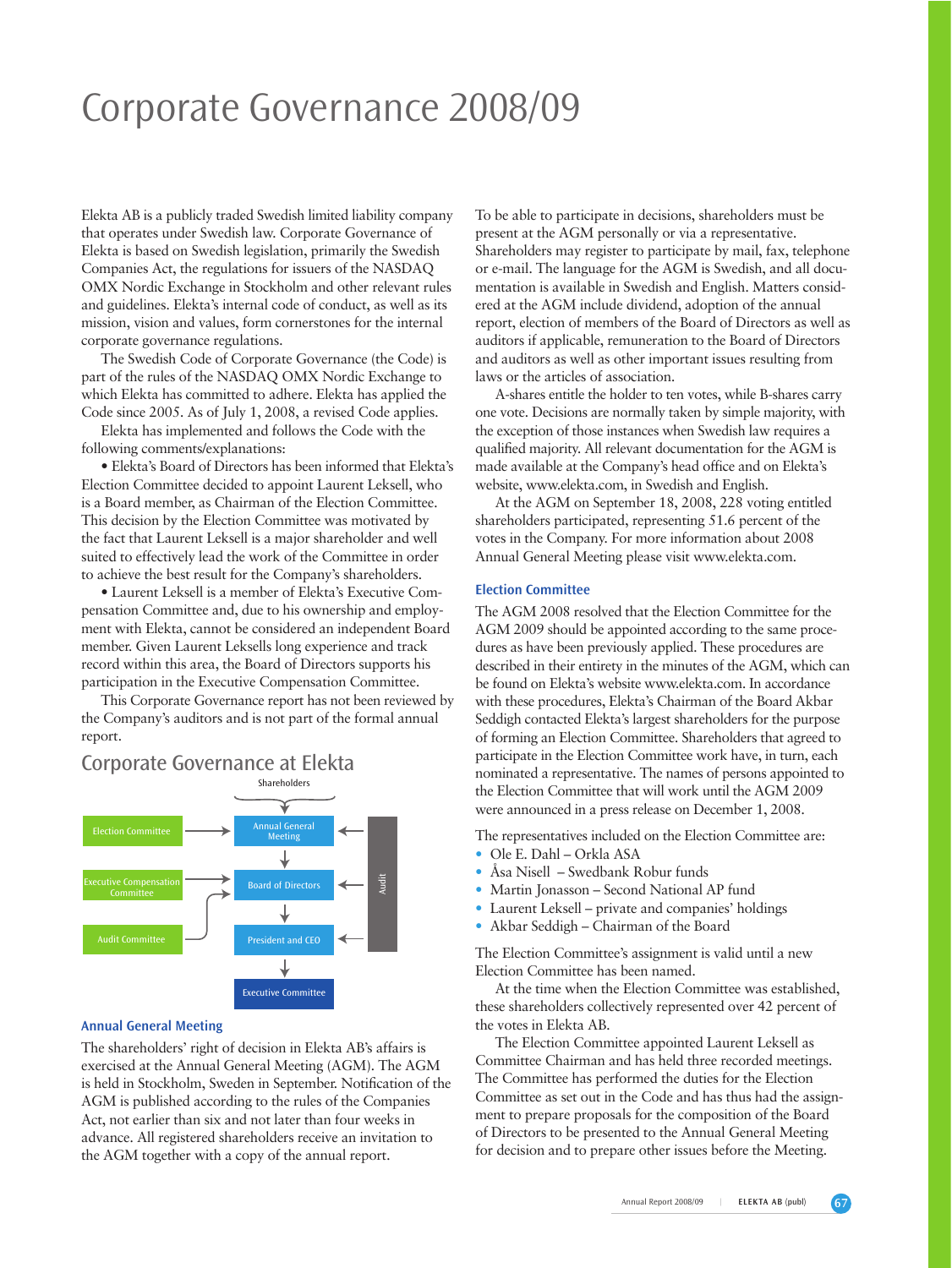## Corporate Governance 2008/09 cont.

Prior to the election process, an evaluation was conducted under the Chairman's leadership of the performance of all members of the Board of Directors. In addition, all Board members have also filled out a special evaluation form regarding Board work during the year. The result of this evaluation was then shared with the Election Committee and has formed the basis for the Election Committee's discussions.

Prior to the 2009 AGM, the Election Committee will submit proposals for Chairman of the AGM, number of Board members, Chairman of the Board and Board members. The Election Committee will also submit proposals for remuneration to the Chairman and other members of the Board, any Board committees and auditors. The Election Committee's proposals are presented in the notice of the AGM, and on Elekta's website. When the notice of the AGM is published, the Election Committee also publishes a motivated statement regarding its proposed Board on Elekta's website www.elekta.com.

No remuneration was paid by Elekta to the members of the Election Committee.

## **Board of Directors**

Elekta's Board of Directors is elected by the Annual General Meeting. The Board of Directors establishes Elekta's strategy and goals, ensures an effective evaluation of operations and controls the Company's development and financial position. During the 2008/09 fiscal year, the Board of Directors consisted of eight members, who are presented on page 69. Seven of the eight Board members are independent according to the definition of the Nordic Exchange Regulations, see the table on page 68. During fiscal year 2008/09 the Board held nine recorded meetings.

As part of its work, the Board regularly visits Elekta's larger units around the world. During the year, the Board traveled to Crawley, United Kingdom, to meet with local Elekta management and external advisors. Other meetings were held at the main office in Stockholm, all with Elekta's General Counsel acting as secretary. Board member attendance is 100 percent.

*Attendance and remuneration for the Board of Directors in Elekta AB 2008/09*

Representatives from executive management and other managerial representatives have, during the year, regularly participated in Board meetings to report on issues relating to their respective areas.

## **Working instructions for the Board**

Within the Board of Directors, there is no special distribution of responsibility among Board members. Apart from the responsibilities assigned by the Swedish Companies Act, Elekta's articles of association and the Code, the work of the Board of Directors is regulated by its working instructions, which stipulate that the Board should:

- Hold at least five ordinary meetings in addition to the statutory meeting (if any)
- Establish finance and currency policies
- Approve budgets and similar long-term plans including investment budgets
- Consider matters regarding investments and similar measures in amounts over SEK 4 M if such matters are beyond the scope of approved investment budgets
- Decide on acquisitions of fixed property, shares or the acquisition of operations in another company
- Decide on the establishment and capitalization of subsidiaries
- Establish the terms of employment for the CEO
- Approve the annual accounts, Board of Directors' report and interim reports

At each ordinary Board meeting, the following items should be considered:

- A report on the Group's operations including financial management
- A report on extraordinary measures or events that were implemented or occurred between Board meetings
- Development of major projects and anticipated business events
- A report on existing or potential legal disputes that may have a significant impact on the Group's business

| <b>SEK 000s</b> | Name                      | Independent <sup>1</sup> | <b>Regular remuneration</b> | Committee remuneration <sup>2</sup> | Attendance |
|-----------------|---------------------------|--------------------------|-----------------------------|-------------------------------------|------------|
| Chairman        | Akbar Seddigh             | yes                      | 570                         | 70                                  | 9/9        |
| Members:        | Hans Barella              | yes                      | 285                         |                                     | 9/9        |
|                 | Luciano Cattani           | yes                      | 285                         | 35                                  | 9/9        |
|                 | Birgitta Stymne Göransson | yes                      | 285                         |                                     | 9/9        |
|                 | Vera Kallmeyer            | yes                      | 285                         |                                     | 9/9        |
|                 | Tommy H Karlsson          | yes                      | 285                         |                                     | 9/9        |
|                 | Laurent Leksell           | no                       | $-3$                        | $-3$                                | 9/9        |
|                 | Carl G. Palmstierna       | yes                      | 285                         |                                     | 9/9        |
| Total           |                           |                          | 2,280                       | 105                                 |            |

1. Independent in relation to Company and management as well as to major shareholders.

2. Remuneration to Chairman and member in Elekta's Executive Compensation Committee.

<sup>3.</sup> No remuneration is paid to members of the Board who are employed by the Company.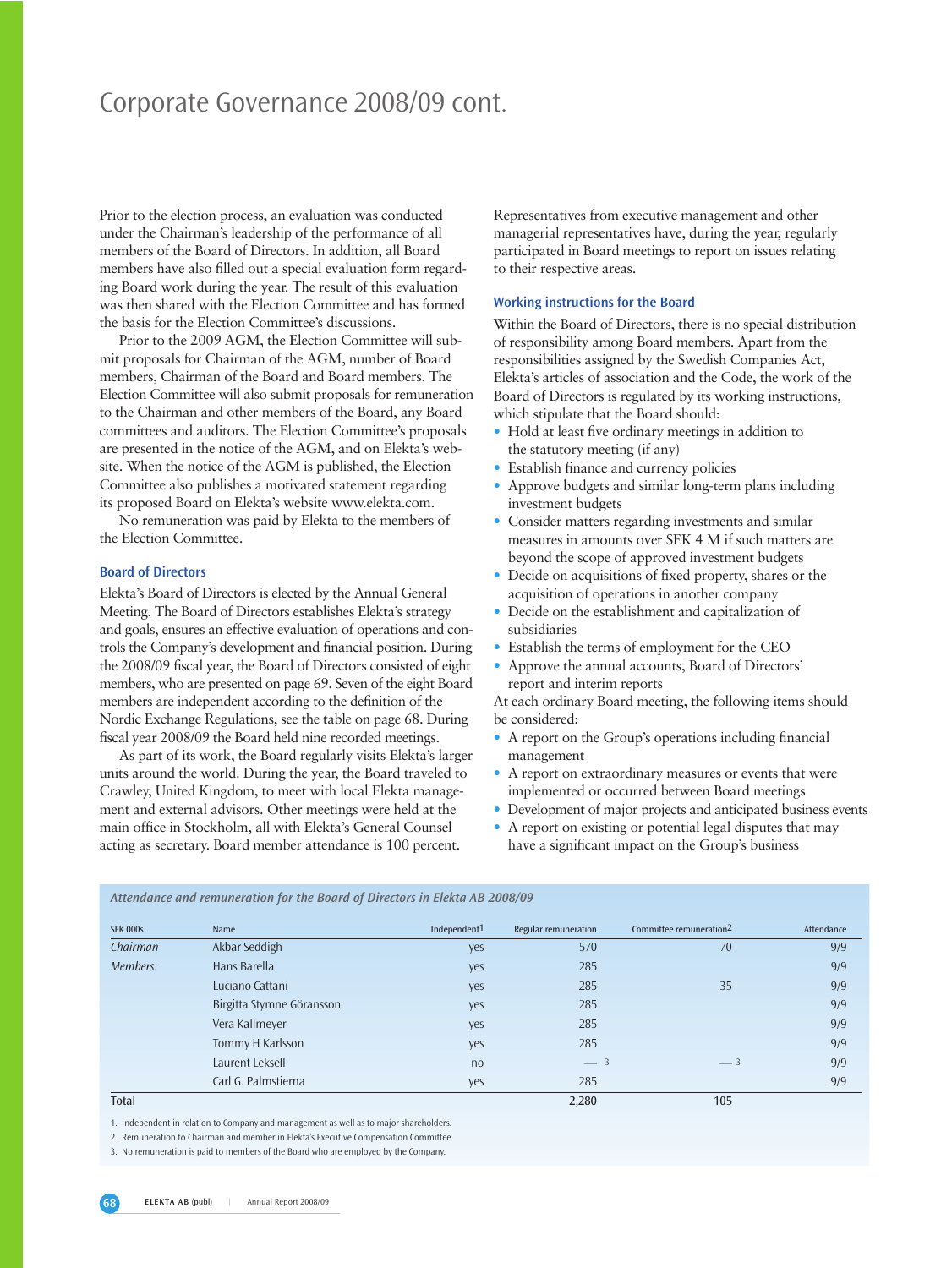## Board of Directors



**AKBAR SEDDIGH** *Chairman, born: 1943* Member of the Board since 1998 Holdings: 3,300 B-shares Graduate Chemist, Marketing Specialist *Other Board memberships:* Chairman of the Board: Hedson Technologies International AB, Innovationsbron AB and Blekinge Tekniska Högskola Member of the Board: Affärsstrategerna AB, Sweden Bio and Biolight International AB



**HANS BARELLA** *born: 1943* Member of the Board since 2003 Holdings: -Former President and CEO of Philips Medical Systems *Other Board memberships:* Chairman of the Board: SuperSonic Imagine Member of the Board: Senator Group Consultancy and Investment B.V.



**LUCIANO CATTANI** *born: 1945*  Member of the Board since 2008 Holdings: -Executive Vice President International Public Affairs, Stryker Corporation MBA *Other Board memberships:* Member of the Board: Stryker Italy and Eucomed



**VERA KALLMEYER** *born: 1959*  Member of the Board since 2008 Holdings: -Managing Partner Equity4Health LLC and Consulting Professor Stanford Medical School MD, PhD and MBA *Other Board memberships:* Member of the Board: UC Davis Medical School Board of Visitors and Scientific Advisory Board, Helga-und-Hans Dittner Stiftung



*born: 1946* Member of the Board since 2001 Holdings: 550 B-shares International Management Consultant MSc and BA *Other Board memberships:* Chairman of the Board: Amtico International Inc, OfficeTeam Group Ltd. and U-POL Inc Member of the Board: Aldata Solution Oyj



**LAURENT LEKSELL** *born: 1952* 

Member of the Board since 1972 Holdings: 3,562,500 A-shares, 2,643,001 B-shares (incl. via companies) and 73,687 employee options Former President and CEO of Elekta AB, 1972-2005 Executive Director since 2005 MBA, PhD Economics *Other Board memberships:*

Chairman of the Board: Stockholm's City Mission Member of the Board: Royal Institue of Fine Arts



**CARL G. PALMSTIERNA** *born: 1953*  Member of the Board since 1993 Holdings: 138,531 B-shares Executive Chairman Valbay International SA MBA

*Other Board memberships:* Chairman of the Board: Momail AB, Qbrick AB, Accumulate AB, Panopticon AB and MyFc AB Member of the Board: Alltförföräldrar AB, Bluefish Pharmaceutical AB, Natural Fragrances of Sweden AB, Constellation Group AB, Chinsay AB and WeMind AB



**BIRGITTA STYMNE GÖRANSSON** *born:* 1957 Member of the Board since 2005 Holdings: 900 B-shares President Semantix AB MSc and MBA *Other Board memberships:* Chairman of the Board: Fryshuset Foundation Member of the Board: Arcus AS, Apoteket Farmaci AB, Lernia AB, Rhenman & Partners AB and Wavin

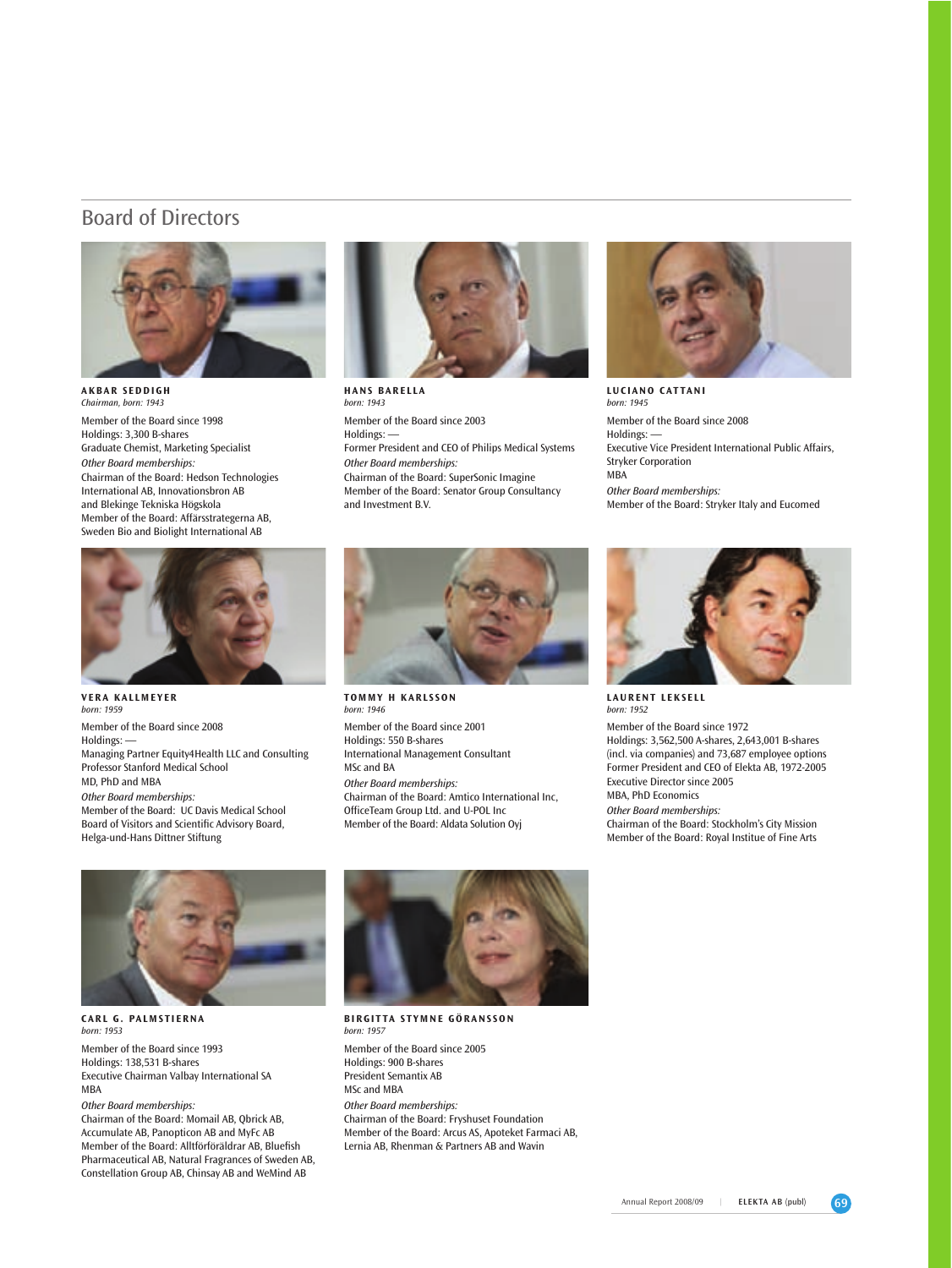## Corporate Governance 2008/09 cont.

## **Significant decisions during the year**

In addition to decisions on plans and strategies, continuous follow-up of business operations and approval of interim and year-end reports, the Board of Directors during the 2008/09 fiscal year decided on matters including:

- Repositioning of company image and branding strategy
- Long term financing and financial policy
- Organization issues
- Patent Strategy
- Major R&D and product development programs
- Establishment of an Audit Committee

Remuneration to the Board of Directors is determined by the AGM and is paid to those Board members who are not Elekta employees. Elekta has implemented no share, or share price related, incentive program for Board members who do not hold employment with the company. Remuneration to the respective members is detailed in a table on page 68.

### **Executive Compensation Committee**

Elekta's Executive Compensation Committee (ECC) is appointed by Elekta AB's Board of Directors and serves as a subcommittee to the Board. The purpose of the Committee is to provide clarity in the decision process for issues related to compensation of executive staff within Elekta as well as other incentive plans throughout the Elekta organization. The objective of the Committee is to achieve maximum shareholder and customer value through ensuring fairness and internal equality of the structure, scope and level of executive compensation in Elekta while maintaining market competitiveness.

The ECC consisted during the year of Chairman of the Board, Akbar Seddigh, who also was Chairman of the ECC, Board members Luciano Cattani and Laurent Leksell. President and CEO Tomas Puusepp is present at the committee meetings and Group VP Human Resources serves as secretary.

The ECC provides the Board with recommendations regarding principles for formulating the Group's compensation system and remuneration to senior executives and senior managers. The recommendations cover formulation of the bonus system, distribution between fixed and variable remuneration as well as the level of salary increases for top management. The ECC also proposes criteria for assessing performance of senior executives and senior managers, which are discussed and decided by the Board. The entire Board decides on remuneration to the President.

Note 24, "Wages, salaries, other remuneration and social security costs," describes Elekta's outstanding share and sharerelated incentive programs in greater detail.

### **Audit Committee**

In 2008 the Board of Directors decided to establish an Audit Committee. The Audit Committee works in accordance to

guidelines and instructions for the Audit Committee which have been adopted by the Board. The rules in the Swedish Code of Corporate Governance (the "Code") and the Board's responsibility for compliance with the Code within Elekta were discussed. The Audit Committee assisted in the preparation of the Corporate Governance Report and the Board's report on Internal Control. The Audit Committee is responsible for ensuring that the entire Board of Directors is kept regularly informed as to the work of the Audit Committee and, where necessary, shall submit matters to the Board for a decision. The main duties of the Audit Committee are to support the Board of Directors in the work of ensuring the quality of the financial reporting. The Audit Committee regularly meets Elekta's auditors, evaluates the audit work and grants approval as to which additional services Elekta may procure from the external auditors.

The Audit Committee's members have been Hans Barella, (Chairman), Birgitta Stymne Göransson, Tommy H Karlsson and Vera Kallmeyer.

During the 2008/09 fiscal year the Audit Committee held one recorded meeting but will hold in total four meetings in 2009. Minutes are taken at every meeting.

#### **Auditors**

At the Annual General Meeting on September 18, 2008, Deloitte AB was elected as the auditor of Elekta until the 2012 AGM with Jan Berntsson as senior auditor. Deloitte AB has



**JAN BERNTSSON** *born 1964* Authorized Public Accountant, Deloitte AB Senior auditor since 2008.

been the auditor of Elekta AB since the 2002 AGM.

Jan Berntsson, born 1964 and an authorized public accountant, has been senior auditor in Elekta AB since 2008. In addition to Elekta, Jan Bernts-

son's auditing assignments include Tele2, ICA and Poolia. He has no auditing assignments in companies related to Elekta's major owners or its President. The auditors' fees during the fiscal year are reported in note 26.

#### **President and CEO**

The President and CEO is appointed by the Board of Directors and shall oversee the operational management of Elekta in accordance with the guidelines and directions stated in law, the articles of association and the internal operating instructions.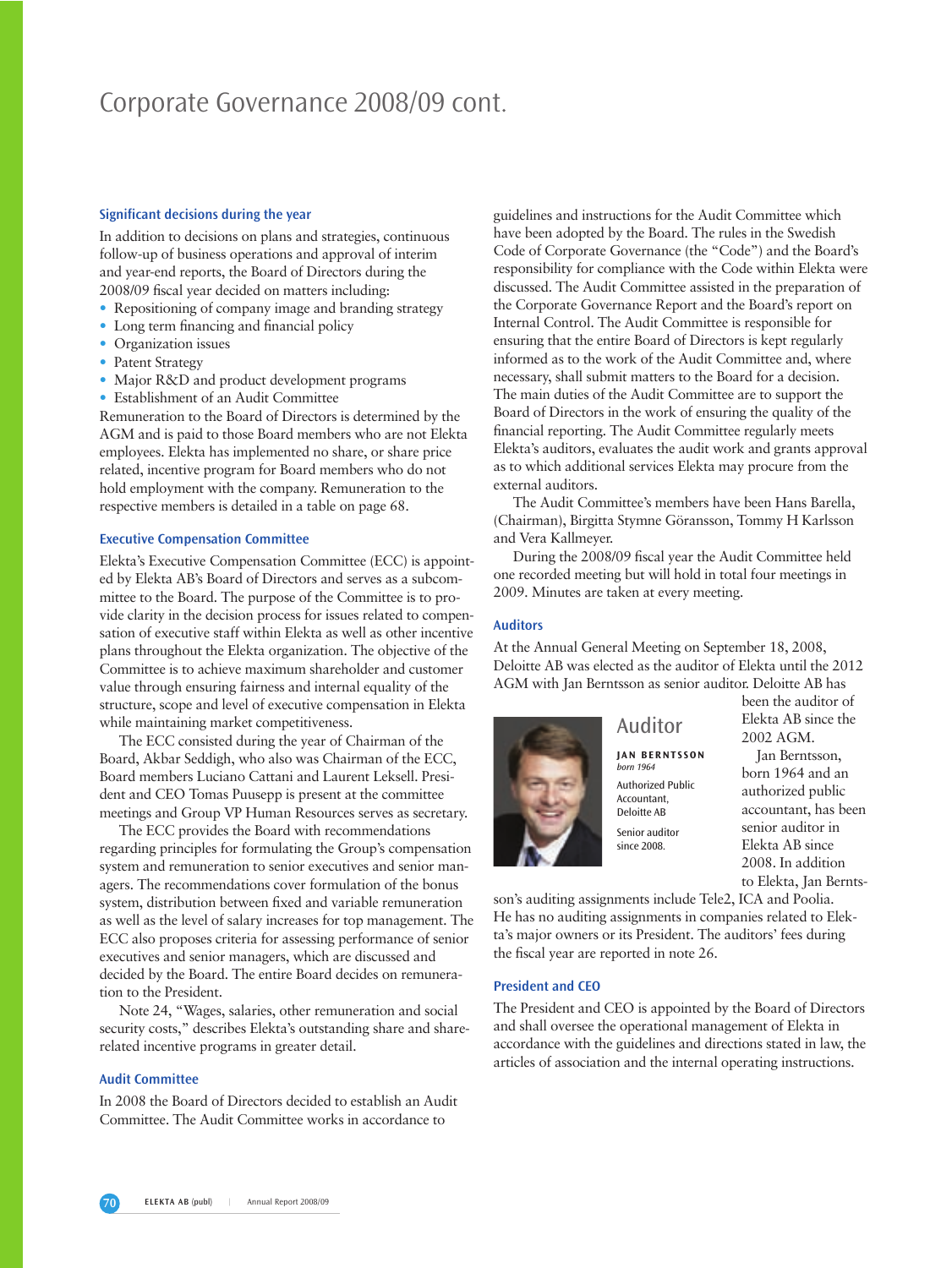## President and CEO



#### **TOMAS PUUSEPP** *born: 1955*

**President and CEO**  Employed since 1988 Holdings: 179,000 B-shares, 180,000 employee options

## Executive Committee



**JOSEPH K. JACHINOWSKI** *born: 1955*

**Region North America** Employed since 2005 (founded IMPAC in 1990) Holdings: 3,000 B-shares 160,000 employee options



**OLOF SANDÉN** *born: 1962*

**Region Europe & AFLAME**  Employed 1993-1995 and since 2002 Holdings: 8,953 B-shares, 130,000 employee options



**LAURENT LEKSELL** *born: 1952*

**Region Asia Pacific** Acting in the position since 2009.



**ÅSA HEDIN** *born: 1962* **Elekta Neuroscience** Employed 1994-2000 and since 2007 Holdings: 327 B-shares, 70,000 employee options



**JOHAN SEDIHN** *born: 1965* **Elekta Oncology**  Employed since 1993 Holdings: 40,203 B-shares, 130,000 employee options



**JAMES P. HOEY**  *born: 1958*

**Elekta Software**  Employed since 2005 (founded IMPAC in 1990) Holdings: 1,500 B-shares, 130,000 employee options



**IAN ALEXANDER** *born: 1958* **COO** Employed since 2008 Holdings: 40,000 employee options



**HÅKAN BERGSTRÖM** *born: 1956* **CFO**

Employed since 2001 Holdings: 35,013 B-shares, 130,000 employee options

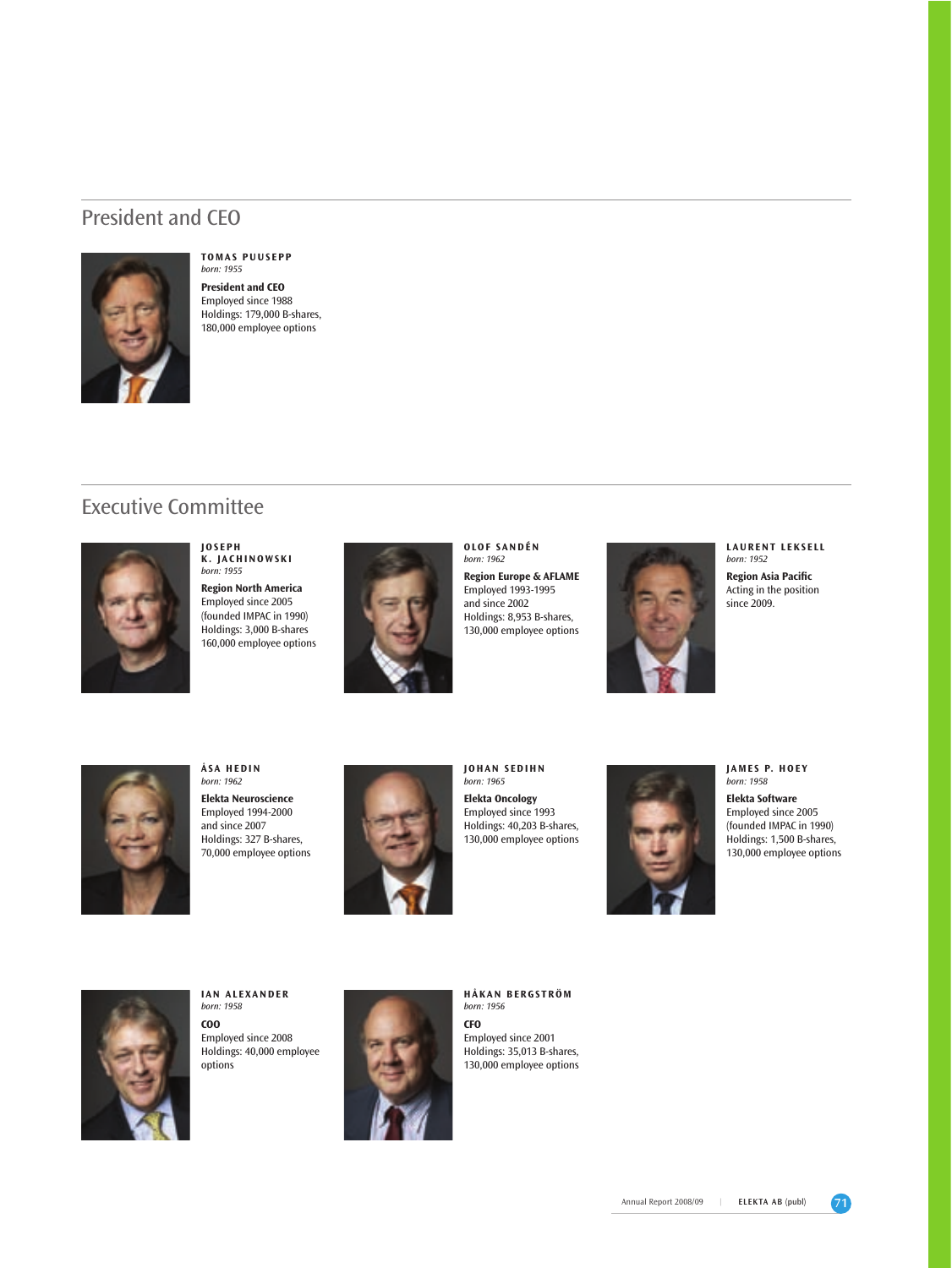## Corporate Governance 2008/09 cont.

Operational management includes all measures that are not – considering the scope and nature of the Company's operations – of an unusual nature or of major significance, or are expressly defined as being the responsibility of the Board of Directors.

Tomas Puusepp has served as President and CEO of Elekta since 1 May, 2005. Born 1955, he has a total of 24 years of experience in the international medical technology market. Following studies in engineering and physics and management training at IMD in Lausanne, Switzerland, Tomas Puusepp held various positions at the Research Institute for Atomic Physics, Scanditronix and Ericsson before being employed by Elekta in 1988. Since then, he has held various management positions within the Company, including head of Elekta's neurosurgery operations, President of Elekta's subsidiary in North America and global head of Elekta's sales, marketing and service operations. Tomas Puusepp is member of the Board of Bactiguard AB, but has no further significant assignments outside Elekta. He has no shareholdings or ownership interests in companies with significant business relations with Elekta.

## **Executive Committee**

Elekta's Executive Committee consists of the President and CEO, the Chief Financial Officer, the Chief Operating Officer, the managers of three product areas and the three regions – a total of nine members. The President oversees the work of the Executive Committee and makes decisions after consulting with the members. Executive Committee meetings are held

one or two days each month. The meetings are often held in conjunction with visits to the Group's various units.

Details regarding remuneration for the President and Executive Committee are provided in note 24.

### **Financial reporting and information**

Elekta provides the market with continuous information regarding the Company's development and financial position in accordance with the guidelines specified in the Board's financial information policy.

Financial information is published regularly in the form of:

- Interim reports
- Elekta's annual report
- Press releases on news and events that may significantly affect the Company's valuation and future prospects. Elekta's policy is to disclose orders that are of strategic importance and/or have a value exceeding USD 10 M
- Presentations and telephone conferences for financial analysts, investors and media
- Capital market days arranged by the Company at one of its major units or in conjunction with major scientific conferences where Elekta is exhibiting
- Elekta's website www.elekta.com where the above information is made available

According to policy, Elekta has a "quiet period" of at least 30 days prior to each quarterly report, during which the Company does not present at investor seminars or conduct one-on-one meetings, in person or over telephone.

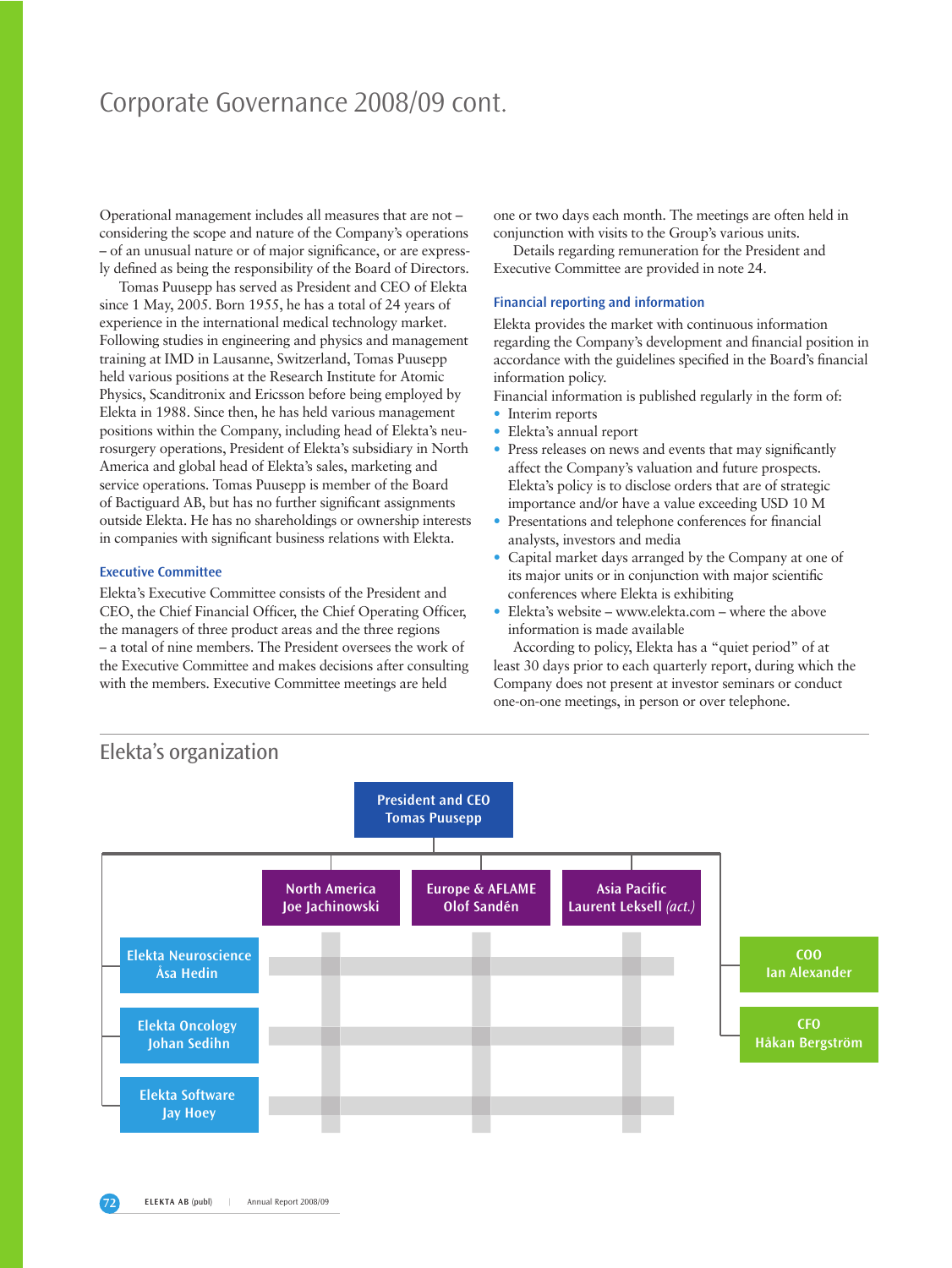## The Board's description of the internal control system

In accordance with the revised code which applies from July 1, 2008, the Board of Directors is to submit an annual description on the Company's system for internal control and risk management dealing with financial reporting. The following description has not been reviewed by Elekta's auditors.

## **Control environment**

The control environment is the foundation for internal control. It establishes the culture in which Elekta operates and sets standards for corporate behavior. The control environment consists of documented guidelines, directives, manuals, and instructions that are communicated throughout the organization.

The Elekta Code of Conduct serves as an overall directive to ensure all employees understand the corporate responsibility regarding, for example, business ethics and fraud. The Code of Conduct is complemented with a series of documented directives including the Financial Guide, with Accounting and Financial Policy, and an Information policy.

Elekta maintains Quality Management Systems which includes procedures, instructions, and templates for relevant processes. In order to comply with requirements that supervisory authorities establish for medical technology companies, Elekta works continuously with updating the quality procedures and improving processes.

The organizational structure is transparent with defined roles and responsibilities communicated throughout the organization and with documented working instructions for all employees including the Board of Directors, Board Committees, CEO, and Elekta Subsidiary Presidents. Evaluation of performance on functional and departmental level is conducted to ensure relevant competency regarding all employees within the organization.

## **Information and communication**

Key steering documents related to financial reporting are updated regularly and communicated to relevant personnel via the Company's intranet, information letters, regular meetings etc. Elekta has established structures and channels to promote sound communication within the organization. For suspected violations of the Code of Conduct an anonymous communication line exists directly to the Corporate Social Responsibility Officer. Elekta has an information policy regarding communication with external parties and the financial market.

#### **Risk assessment**

The risk assessment process has the purpose to identify high risk areas within the business and controls needed to manage such risks. The risk assessment is performed by assessing the risk level, from both a quantitative and qualitative perspective, on account level and corresponding processes where the risk for fraud is also considered. Further, risk assessments are performed during the strategic and tactical planning process where risk areas are addressed and relevant actions are designed to ensure that the identified risks are properly managed. Specific guidelines exist to support the risk assessment process related to IT projects and the IT environment.

### **Control activities**

The control structures have been designed to manage risk that the Board and management consider to be significant for the business operations, legal and regulatory compliance and financial reporting. Defined decision-making procedures, incl. authorization instructions, have been established related to for example investments and agreements. In addition, analytical controls such as performance follow-up and trend analysis, reconciliations and, where appropriate, automated controls specifically related to financial reporting, have been established. Several control activities are integrated in key processes within the business, such as order booking and revenue recognition, investments, supplier contracts, and purchasing.

The IT structure is designed to mitigate potential IT related risks with controls in IT systems related to financial reporting.

## **Follow-up and monitoring**

Each local President and CEO has the responsibility to ensure an adequate internal control structure within the respective legal entity and the local controllers are responsible for adhering to global policies and directives related to financial reporting and applying them to the local entity.

The function Quality Assurance has a key role in the monitoring process and systematically performs internal audits related to the Quality Management System. In addition to this, the internal control structure is monitored by separate functions within the organization in a decentralized manner, for example, the order committee conducts continuous followup on the order booking procedure.

The Board considers the current Quality Assurance function, together with the separate functions' follow-up activities, to cover Elekta's significant risk areas. It is therefore currently not motivated to establish a separate internal audit function.